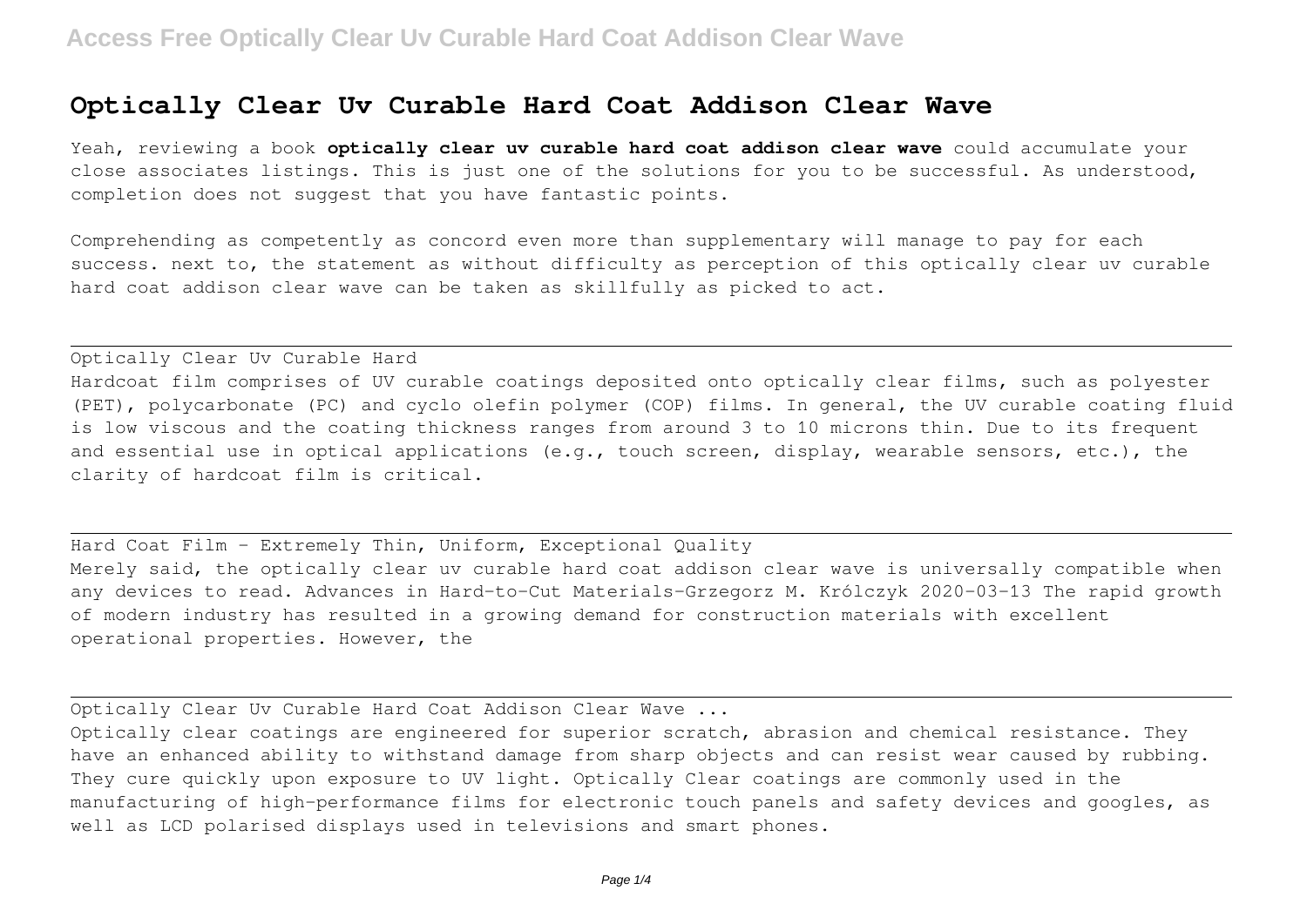Optically Clear Coatings | UV & Light Curing by Dymax ...

Description for Dymax OC-3021 UV-Curable Optically Clear Hard Coating A UV-curable, scratch-resistant, optically clear hard coating for plastic films. It has excellent adhesion to PET, TAC, PC and PMMA. The UV-cured, thing (2.5 µm) coating provides optical clarity, scratch resistance, hardness, and chemical resistance.

Dymax OC-3021 UV-Curable Optically Clear Hard Coating ... Title: Optically Clear Uv Curable Hard Coat Addison Clear Wave Author: i¿½i¿½Matthias Nussbaum Subject: i: ½i: ½Optically Clear Uv Curable Hard Coat Addison Clear Wave

Optically Clear Uv Curable Hard Coat Addison Clear Wave Optically Clear Uv Curable Hard Coat Addison Clear Wave Author: i¿½i¿½wiki.ctsnet.org-Yvonne Gi¿½ï¿½rtner-2020-08-30-01-58-37 Subject: i¿½ï¿½Optically Clear Uv Curable Hard Coat Addison Clear Wave Keywords

Optically Clear Uv Curable Hard Coat Addison Clear Wave optically clear uv curable hard coat addison clear wave Of Language From Data To Theory Los Angeles Que Llevamos Dentro Una Sa Ntesis Detallada Del Libro De Steven ...

Optically Clear Uv Curable Hard Coat Addison Clear Wave Addison Clear Wave 3555 Legacy Blvd Phone: +1 630 444 1658 Fax: +1 630 444 1683 www.Addisoncw.com HC-5302 Optically Clear Anti-static UV-curable Hard Coat Features Anti-static, anti-fingerprint, antiscratch and anti-fog High Tg Excellent steel wool scratch resistance Fast UV-curable High hardness Description

Optically Clear Anti-static UV-curable Hard Coat Loxeal UV curing adhesives cure in a short time in presence of a UV light source, if at list one of the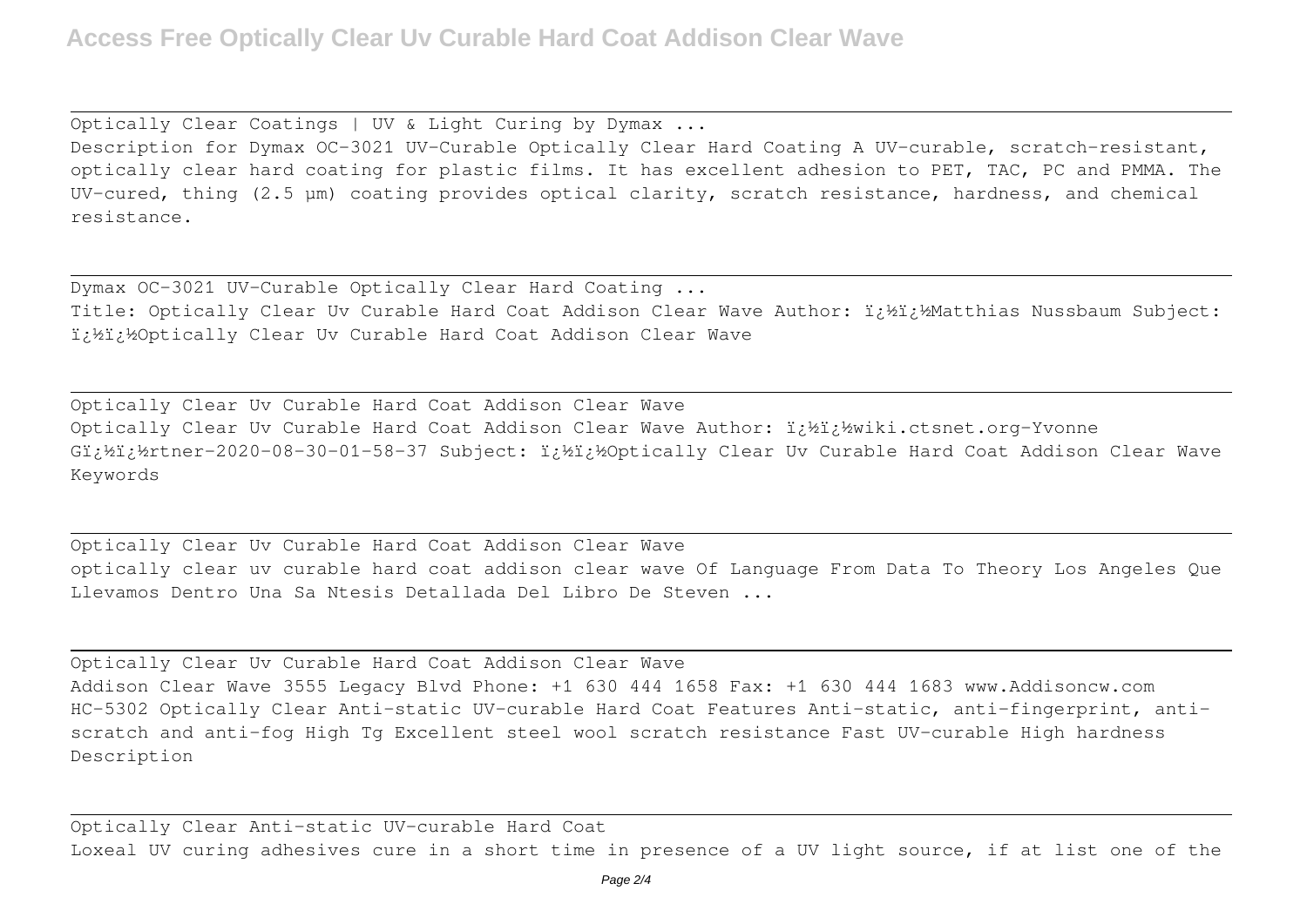## **Access Free Optically Clear Uv Curable Hard Coat Addison Clear Wave**

surfaces is transparent. They create a very tough plastic film.

UV-Curable Adhesives - Advanced Adhesives S-power UV Resin For DIY Glue 25g Jewelry Hard Type Ultraviolet Curing Solar Cure Resin Sunlight Activated Crafts Transparent clear (25g) 4.4 out of 5 stars 668 £13.49 £ 13 . 49

Amazon.co.uk: ultraviolet glue

UV-Curable Optically Clear Adhesives ACW offers low stress, low modulus, low extractable, optically clear UV-curable acrylate based adhesives. These adhesives have good adhesion to many type of substrates including hard to bond plastic substrates such as polystyrene, and they can be used in microplate assembly due to their compatibility with various cell lines.

Acrylate Bonding Adhesives - Addison Clear Wave UV Curable Coatings At the heart of our business are the UV curable resins that we develop. These resins, or lacquers, are coated onto a clear base film which is then cured hard by ultraviolet light to create the micro‑embossed structures which refract light.

UV Curable Coatings - film-optics.co.uk

Water Droplet On Coated Lens HCoating is a UV-curable hard coat, much more scratch-resistant than most UV coatings commercially available. It can be cured under UV light in seconds. Once cured, HCoating adheres to all kinds of lens materials including Polycarbonate, CR-39, Trivex, Mid Index, and High Index (up to index 1.74) lenses.

UV Scratch Resistant Hard H Coating for Optical Lens UV-curable acrylate based hard coat resin for use as protective coatings for plastic films including TAC, PET, PMMA and PC. The cured coating offers high pencil hardness in thin (5-7 micron) coating layers, optical clarity, and excellent barrier properties. These hard coats can be cured at 5-7 micron thickness without protection from oxygen, and robust sub-micron coatings are possible when cured in